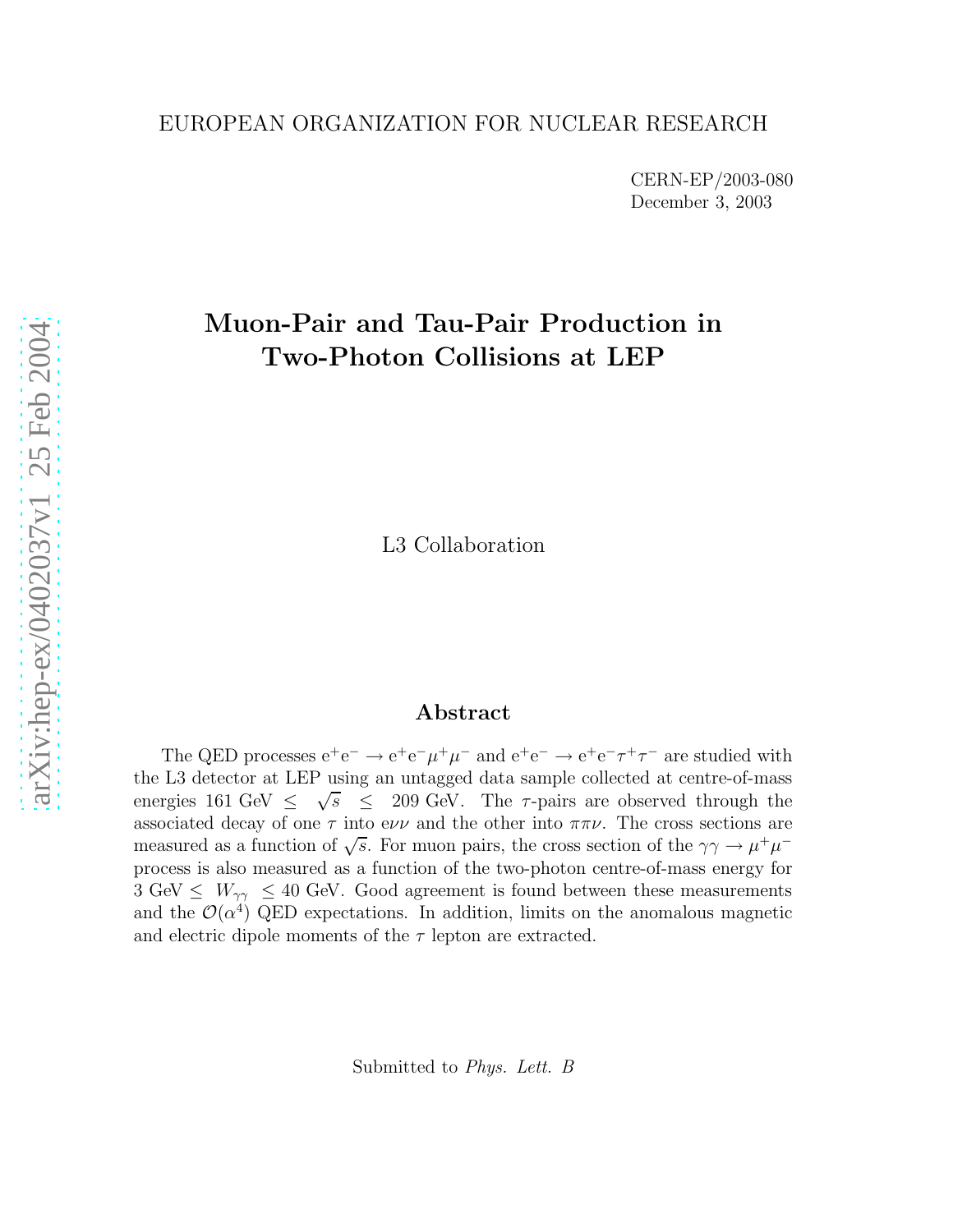### 1 Introduction

The pair production of charged leptons in two-photon collisions offers a unique opportunity to test QED to  $\mathcal{O}(\alpha^4)$  over a wide kinematical range. The  $e^+e^- \rightarrow e^+e^-\mu^+\mu^-$  and  $e^+e^- \rightarrow$  $e^+e^-\tau^+\tau^-$  reactions are studied with the L3 detector [1] for untagged events, in which the  $e^+$ and e<sup>−</sup>, scattered at small angles, are not required to be observed.

Figure 1 shows the lowest order processes which contribute to this final state: multiperipheral, bremsstrahlung, annihilation and conversion, for a total of 12 possible diagrams. For untagged events the multiperipheral process dominates the cross section. The contribution of other processes is below 1%.

The  $e^+e^- \rightarrow e^+e^- \ell^+ \ell^-$  reactions, where  $\ell = e, \mu$  or  $\tau$ , were previously studied for untagged two-photon events at  $e^+e^-$  centre-of-mass energy,  $\sqrt{s}$ , close to the Z mass [2]. Good agreement was found between the measurements and the QED expectations. In this Letter, the production of  $\mu$ -pairs is studied in the range 161 GeV  $\leq \sqrt{s} \leq 209$  GeV and the production of  $\tau$ -pairs in the range 189 GeV  $\leq \sqrt{s} \leq 209$  GeV. The individual energies and luminosities are listed in Table 1. As the  $e^+e^- \rightarrow e^+e^-\mu^+\mu^-$  channel benefits from high statistics, the cross section of the process  $\gamma \gamma \to \mu^+ \mu^-$  is also measured as a function of the two-photon centre-of-mass energy,  $W_{\gamma\gamma}$ . The  $e^+e^- \rightarrow e^+e^-\tau^+\tau^-$  analysis is restricted to the exclusive final state where  $\tau^- \to e^- \nu_\tau \bar{\nu}_e$  and  $\tau^+ \to \pi^+ \pi^0 \bar{\nu}_\tau^{-1}$ , which arises from  $9.07 \pm 0.01\%$  of all  $\tau$ -pair decays [3].

The process  $e^+e^- \to e^+e^-\tau^+\tau^-$  is also used to constrain the anomalous magnetic and electric dipole moments of the  $\tau$  lepton, as proposed in Reference 4.

### 2 Data and Monte Carlo Samples

The events are mainly accepted by the charged-particle [6] and the inner track triggers [5]. The former requires at least two charged particles with a transverse momentum  $p_t > 150$  MeV, back-to-back within an acoplanarity angle of <sup>±</sup>41◦ . The latter is based on a neural network, has no requirement on the acoplanarity angle of the tracks and extends the acceptance from the polar region  $30° < \theta < 150°$  to  $15° < \theta < 165°$ . A fraction of the  $e^+e^- \to e^+e^-\mu^+\mu^-$  events is also accepted by the muon trigger and a fraction of the  $e^+e^- \rightarrow e^+e^- \tau^+ \tau^-$  events by the calorimetric energy trigger [7].

The DIAG36 [8] generator is used to calculate at  $\mathcal{O}(\alpha^4)$  the full set of diagrams shown in Figure 1. To obtain the efficiencies of the  $e^+e^- \to e^+e^-\mu^+\mu^-$  channel, high statistics samples are generated in the range 3 GeV  $\leq W_{\gamma\gamma} \leq 40$  GeV, for each value of  $\sqrt{s}$ . The  $e^+e^- \to e^+e^- \tau^+ \tau^$ events are generated in the full phase space with the Vermaseren Monte Carlo [9], which takes into account only the dominating multiperipheral diagrams, shown in Figure 1a.

For background studies, the following event generators are used: KORALZ [10] for the  $e^+e^- \rightarrow \tau^+\tau^-$  and  $e^+e^- \rightarrow \mu^+\mu^-$  processes and LEPWW [11] and PYTHIA [12] for W and Z boson pair-production and decays into leptons, respectively. In the tau-pair analysis, exclusive hadronic two-photon processes are generated with EGPC [13] and inclusive hadron production with PHOJET [14].

All generated events are processed through the full L3 detector simulation based on the GEANT [15] and GHEISHA [16] programs and are reconstructed following the same procedure as for the data. Time dependent detector inefficiencies, as monitored during the data taking, are also included.

<sup>&</sup>lt;sup>1)</sup>Charge conjugate processes are included throughout this Letter.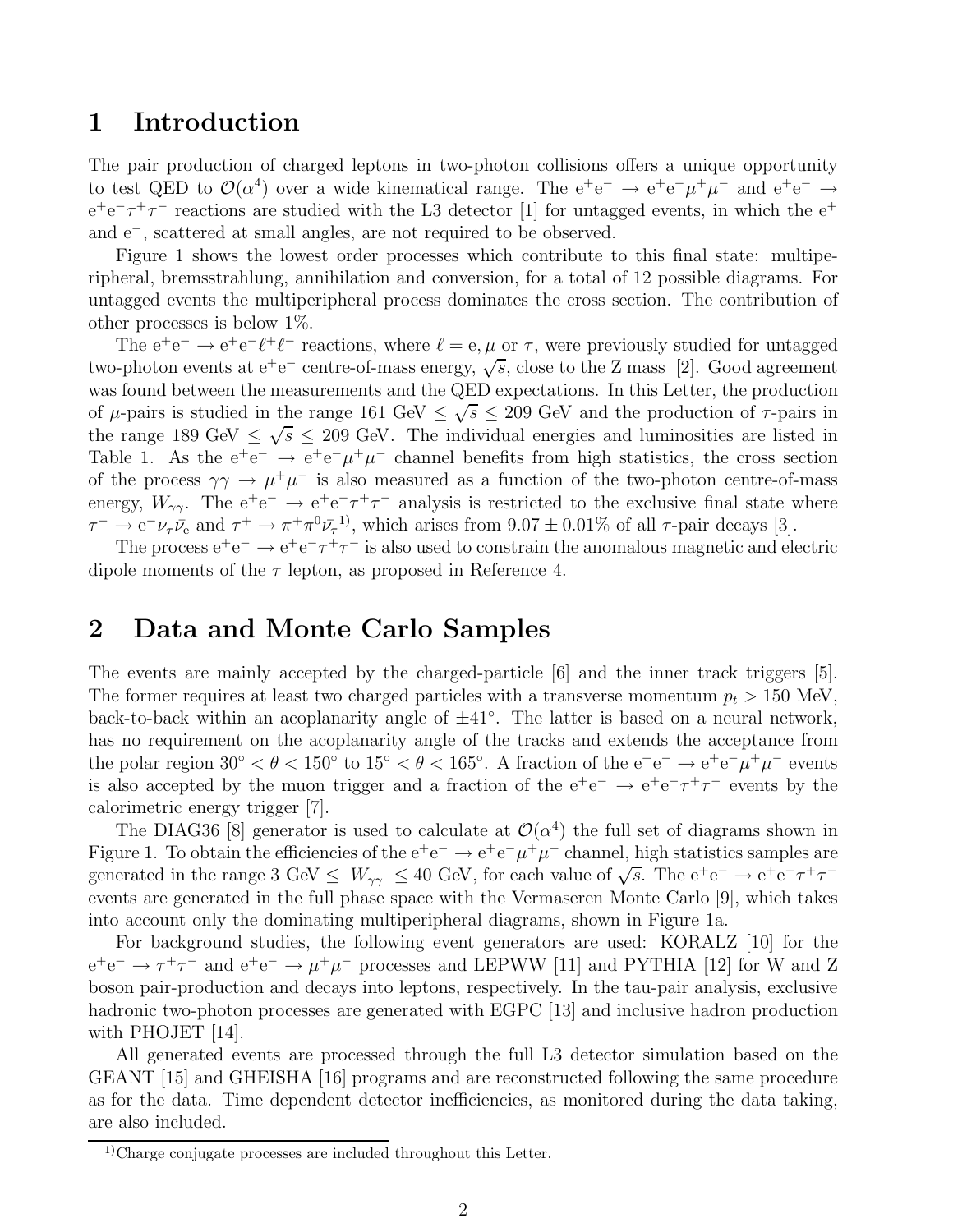## 3 Event Selection

# 3.1  $e^+e^- \rightarrow e^+e^-\mu^+\mu^-$

The muon pairs are selected using information from the central tracking chamber (TEC) and the muon spectrometer. The selection requires:

- exactly two tracks with at least 12 hits each and opposite charges, having a distance of closest approach to the nominal interaction vertex in the plane transverse to the beam direction smaller than 5 mm;
- two well reconstructed muons in the muon chambers corresponding to the charged tracks;
- a fiducial volume  $|\cos \theta_{\mu}| < 0.8$ , where  $\theta_{\mu}$  is the angle between the muon and the beam axis;
- the momentum of the muons between 2.5 GeV and 40 GeV;
- muon tracks pointing to the primary vertex, with time-of-flight consistent with the beam crossing, in order to suppress background from cosmic rays, hadrons decaying in flight and punch-through hadrons;
- a di-muon effective mass,  $M_{\mu\mu}$ , which measures  $W_{\gamma\gamma}$ , between 3 GeV and 40 GeV.

The numbers of events selected at different  $\sqrt{s}$  are shown in Table 1 together with the selection and trigger efficiencies. The total background contribution, estimated by Monte Carlo, is below 1%, and consists mainly of events from the  $e^+e^- \rightarrow e^+e^-\tau^+\tau^-$ ,  $e^+e^- \rightarrow \tau^+\tau^-$  and  $e^+e^- \rightarrow \mu^+\mu^-$  processes and cosmic rays. The distributions of the di-muon effective mass and of the momentum of the higher energy muon are presented in Figure 2a and 2b together with the Monte Carlo predictions. The expected distributions agree well with the data.

# 3.2  $e^+e^- \rightarrow e^+e^- \tau^+ \tau^-$

The selection of tau-pairs, through the associated decays  $\tau^- \to e^- \nu_\tau \bar{\nu}_e$  and  $\tau^+ \to \pi^+ \pi^0 \bar{\nu}_\tau$ , is based on information from the TEC and the electromagnetic calorimeter (ECAL). It requires:

- a total energy in the calorimeters less than 40 GeV, to exclude  $e^+e^- \rightarrow \tau^+\tau^-$  events;
- exactly two charged tracks with at least 12 hits each and opposite charges, having a transverse momentum greater than 0.3 GeV, a distance of closest approach to the nominal interaction vertex in the plane transverse to the beam direction smaller than 10 mm and a corresponding ECAL signal;
- two photons, defined as isolated showers in the ECAL with energy greater than 100 MeV distributed over at least two crystals. There must be no track within 150 mrad around the shower direction and the ratio between the energies deposited in the hadronic and electromagnetic calorimeters must be less than 0.2.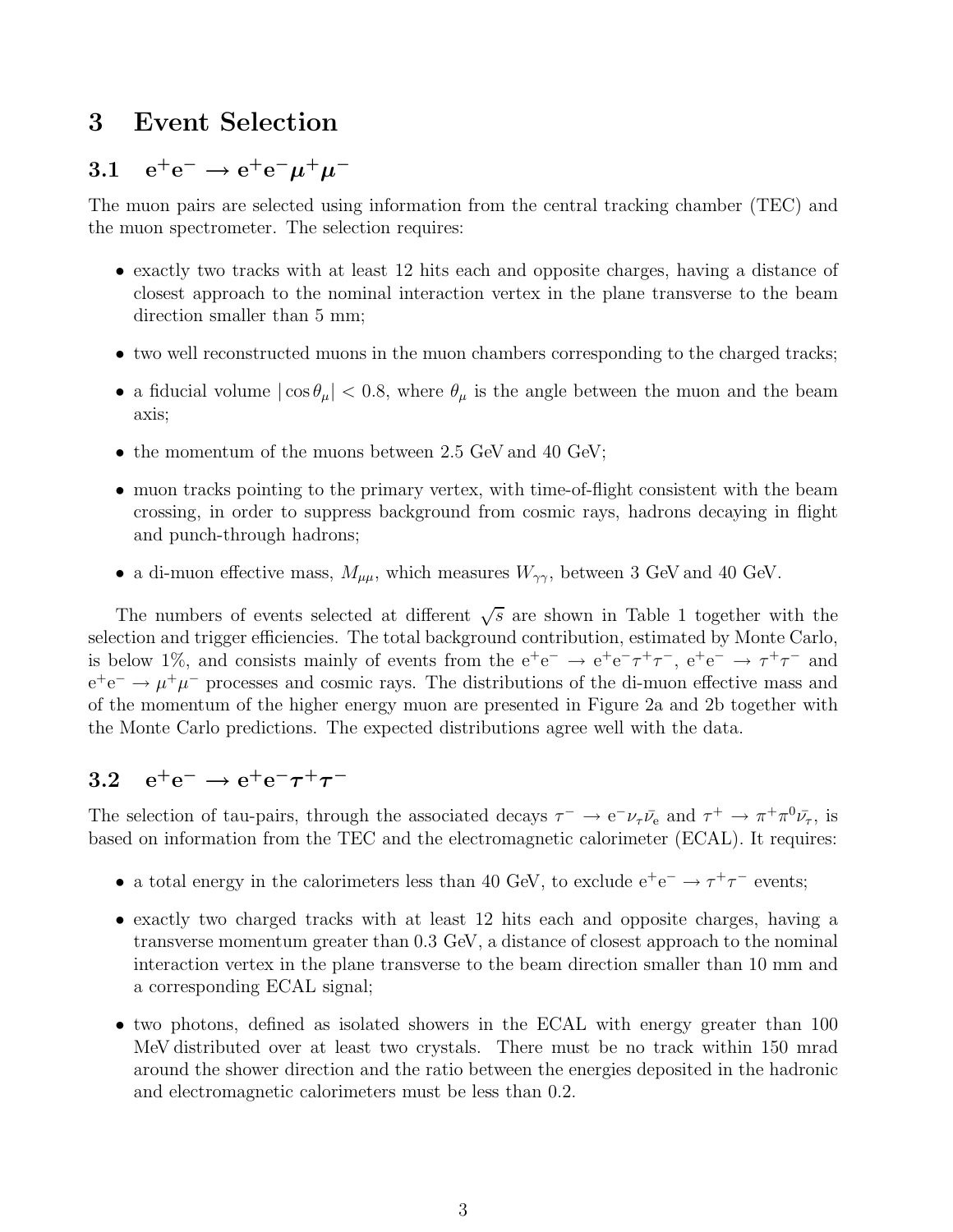The electron identification for the reaction  $\tau^- \to e^- \nu_\tau \bar{\nu}_e$  is based on an ECAL cluster, with a shower shape consistent with that of an electromagnetic particle, matching with a charged track within 100 mrad in the plane transverse to the beam direction. The momentum of the electron candidate must be greater than 600 MeV. To achieve high efficiency and high purity, the electron identification is based on a neural network [17] which combines ten variables: the energy in ECAL, the momentum, the ionisation energy loss in TEC, the ratio of the transverse energy in ECAL to the transverse momentum in TEC, the number of crystals in the shower, three inputs describing the shower shape in ECAL, the corresponding energy in the hadronic calorimeter and its fraction within a 7◦ cone. The electron identification with the neural network has an efficiency of  $87.7 \pm 0.2\%$  with a purity of  $94.7 \pm 0.2\%$ , as determined from Monte Carlo events.

To identify  $\tau^+ \to \pi^+ \pi^0 \bar{\nu}_{\tau}$  decays, we require the two photons to be compatible with a  $\pi^0$ . The remaining charged particle is considered to be the  $\pi^+$  candidate. No additional selection cut is applied on the  $\pi^+$ . The two-photon effective mass distribution in Figure 3a shows the  $\pi^0$ peak. A gaussian fit to this peak gives a mass of  $134.6 \pm 0.6$  MeV and a width of  $6.8 \pm 0.7$  MeV, compatible with the expected detector resolution. We require the two-photon effective mass to be within the range from 115 MeV to 155 MeV. To reject exclusive final states, as for example  $e^+e^- \rightarrow e^+e^-a_2(1320) \rightarrow e^+e^-\pi^+\pi^-\pi^0$ , we require the total transverse momentum imbalance  $\sum \vec{p}_t$  to be greater than 0.2 GeV. Figure 3b compares the  $\sum \vec{p}_t$  distribution of data and Monte Carlo. The excess of data for  $|\sum \vec{p_t}| < 0.2$  GeV is due to exclusive two-photon processes not included in the Monte Carlo.

With these criteria, 266 events are selected. As expected for the  $\tau^+ \to \pi^+ \pi^0 \bar{\nu}_{\tau}$  decay channel, the  $\pi^+\pi^0$  effective mass is consistent with the  $\rho$  meson mass, as shown in Figure 3c. The energy distribution of the electron candidate is shown in Figure 3d. All data distributions are in good agreement with Monte Carlo simulations.

Table 1 shows the number of observed events together with selection and trigger efficiencies. The latter are evaluated directly from the data [18]. In the analysis, a two dimensional trigger efficiency correction, based on the highest momentum track and the azimuthal opening angle between the two tracks, is applied to each event. The main background in the sample is 26% and is due to tau-pairs decaying to other final states, where leptons or pions are misidentified, or additional pions are not detected. The background from the  $e^+e^- \rightarrow \tau^+\tau^-$  process, from resonant final states and from hadron production in two-photon collisions is less than 4%. The background from beam-gas and beam-wall interactions is found to be negligible.

#### 4 Results

# 4.1  $e^+e^- \rightarrow e^+e^-\mu^+\mu^-$

The cross-section of the process  $e^+e^- \rightarrow e^+e^-\mu^+\mu^-$  for 3 GeV  $< W_{\gamma\gamma} < 40$  GeV is measured for  $|\cos \theta_{\mu}| < 0.8$  and extrapolated to the full angular range. The results are given in Table 2 for different values of  $\sqrt{s}$ .

For lower luminosities the systematic uncertainties are dominated by the uncertainty on the trigger efficiency, around 3%. At higher luminosities the main uncertainty of about 1.5% arises from the limited Monte Carlo statistics. The uncertainty due to the event selection is estimated by varying the selection criteria for the data samples with high integrated luminosity and is less than 1%.

The cross section for the full angular range, presented in Figure 4, shows the expected slow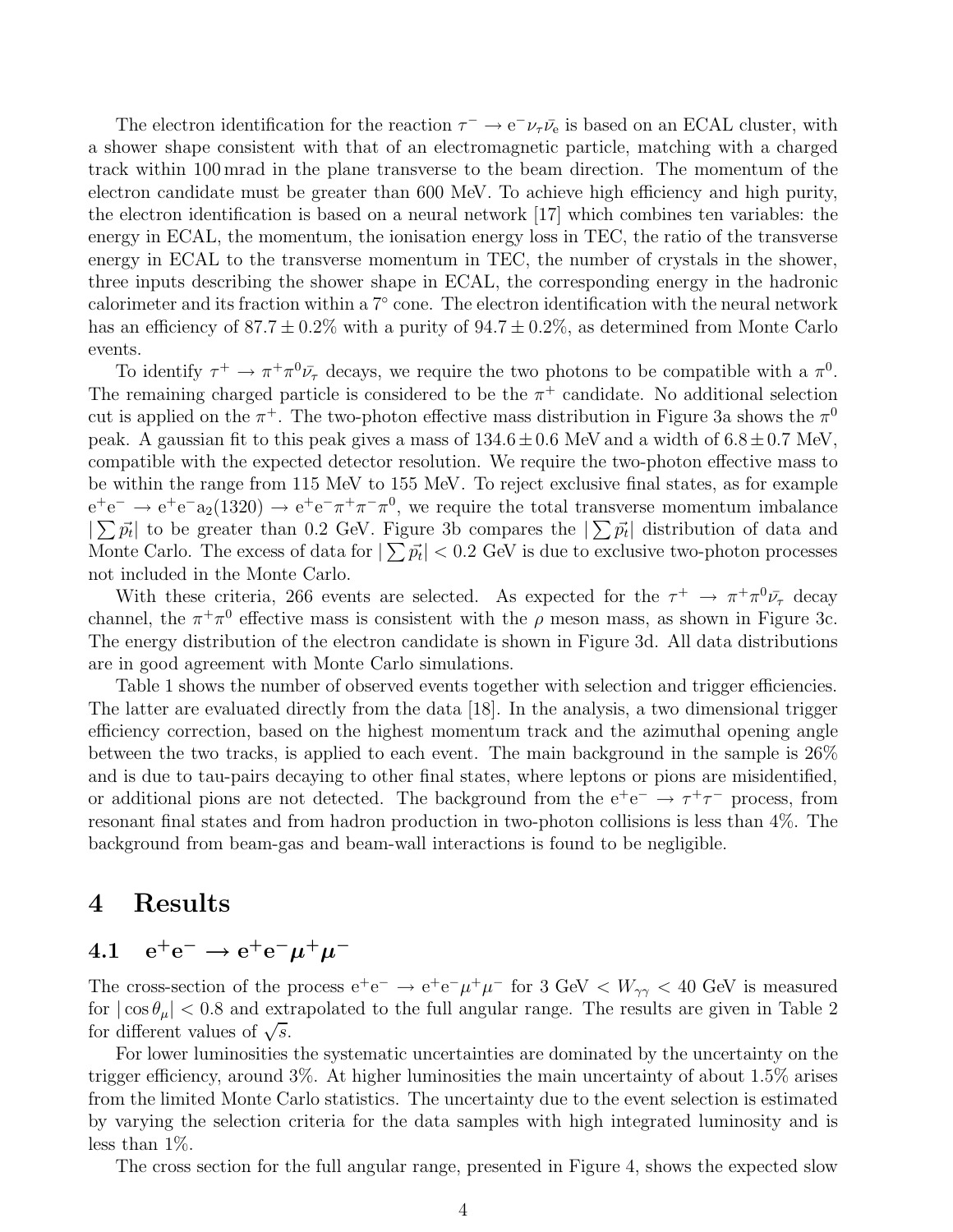rise as a function of  $\sqrt{s}$  and is in good agreement with the QED prediction, as calculated by DIAG36 Monte Carlo. The cross section of the process  $\gamma\gamma \to \mu^+\mu^-$  is derived by measuring the cross section of the  $e^+e^- \rightarrow e^+e^-\mu^+\mu^-$  process in nine  $W_{\gamma\gamma}$  bins and scaling it by the two-photon luminosity function [19]. The values obtained at different  $\sqrt{s}$  are consistent within a given  $W_{\gamma\gamma}$  bin, as shown in Table 3 and Figure 5a. Combined results for the full data sample are listed in Table 3 and shown in Figure 5b together with the QED predictions. A good agreement is observed.

# 4.2  $e^+e^- \rightarrow e^+e^- \tau^+ \tau^-$

The total  $\tau$ -pair production cross section is given in Table 2. The cross section is lower than the  $e^+e^- \rightarrow e^+e^-\mu^+\mu^-$  cross section because of the  $\tau$ -pair mass threshold of 3.6 GeV. The main contributions to systematic uncertainties comes from the variation of the cuts on  $\sum \vec{p}_t$ and the electron momentum, both between 4% and 5%. The total systematic uncertainty due to selection criteria is estimated to be between 7% and 9%. Other sources of systematic uncertainties are the determination of the trigger efficiency, the Monte Carlo statistics and the uncertainty on the background level; their combined contribution is below 3%. Figure 4 compares the measured cross section and the  $\mathcal{O}(\alpha^4)$  QED calculation. A good agreement is found.

#### 4.3 Anomalous Couplings of the Tau Lepton

Photon couplings to the tau lepton are in general due to its electric charge, the magnetic dipole moment and the electric dipole moment. They can be described by a matrix element in which the usual  $\gamma^{\mu}$  term is replaced by [20]:

$$
\Gamma^{\mu} = F_1(q^2)\gamma^{\mu} + iF_2(q^2)\sigma^{\mu\nu}\frac{q_{\nu}}{2m_{\tau}} + F_3(q^2)\gamma_5\sigma^{\mu\nu}\frac{q_{\nu}}{2m_{\tau}},
$$

where the form factors  $F_1(q^2)$ ,  $F_2(q^2)$  and  $F_3(q^2)$ , functions of the four-momentum squared,  $q^2$ , of the photon, are related to the tau charge, magnetic and electric dipole moments as:

$$
e_{\tau} = eF_1(0), \ \mu_{\tau} = \frac{e(F_1(0) + F_2(0))}{2m_{\tau}}, \ \ d_{\tau} = -\frac{eF_3(0)}{2m_{\tau}},
$$

respectively. In the Standard Model, at tree level,  $F_1(q^2) = 1$  and  $F_2(q^2) = F_3(q^2) = 0$ . Limits on  $F_2(q^2)$  and  $F_3(q^2)$  were derived from the decay width  $\Gamma(Z \to \tau^+ \tau^-)$ , relating the  $Z\tau\tau$ coupling to the photon couplings via  $SU(2) \times U(1)$  invariance [21]. Direct studies of the  $\gamma \tau \tau$ couplings were performed at the Z pole, by the L3 [22] and OPAL [23] collaborations through the  $e^+e^- \to Z \to \tau^+\tau^-\gamma$  process, and at the  $\Upsilon(4S)$  by the BELLE collaboration through the  $e^+e^- \rightarrow \gamma^* \rightarrow \tau^+\tau^-$  process [24].

Tau-pair production in two-photon collisions is sensitive to possible anomalous couplings of the tau lepton. Values of  $F_2(q^2)$  and  $d_\tau$  different from zero would modify the cross section of the  $e^+e^- \rightarrow e^+e^-\tau^+\tau^-$  process [4]. By comparing the measured cross section with predictions [4] as a function of  $F_2(q^2)$  and  $d_\tau$  we obtain:

$$
|F_2(0)| \le 0.107, \quad |d_\tau| \le 1.14 \cdot 10^{-15} \text{ e cm}
$$

at 95% confidence level, where the limit on each coupling is derived fixing the other coupling to zero. These bounds, limited by the size of the data sample, are in agreement with the more stringent published ones [22–24] and are derived from a different process.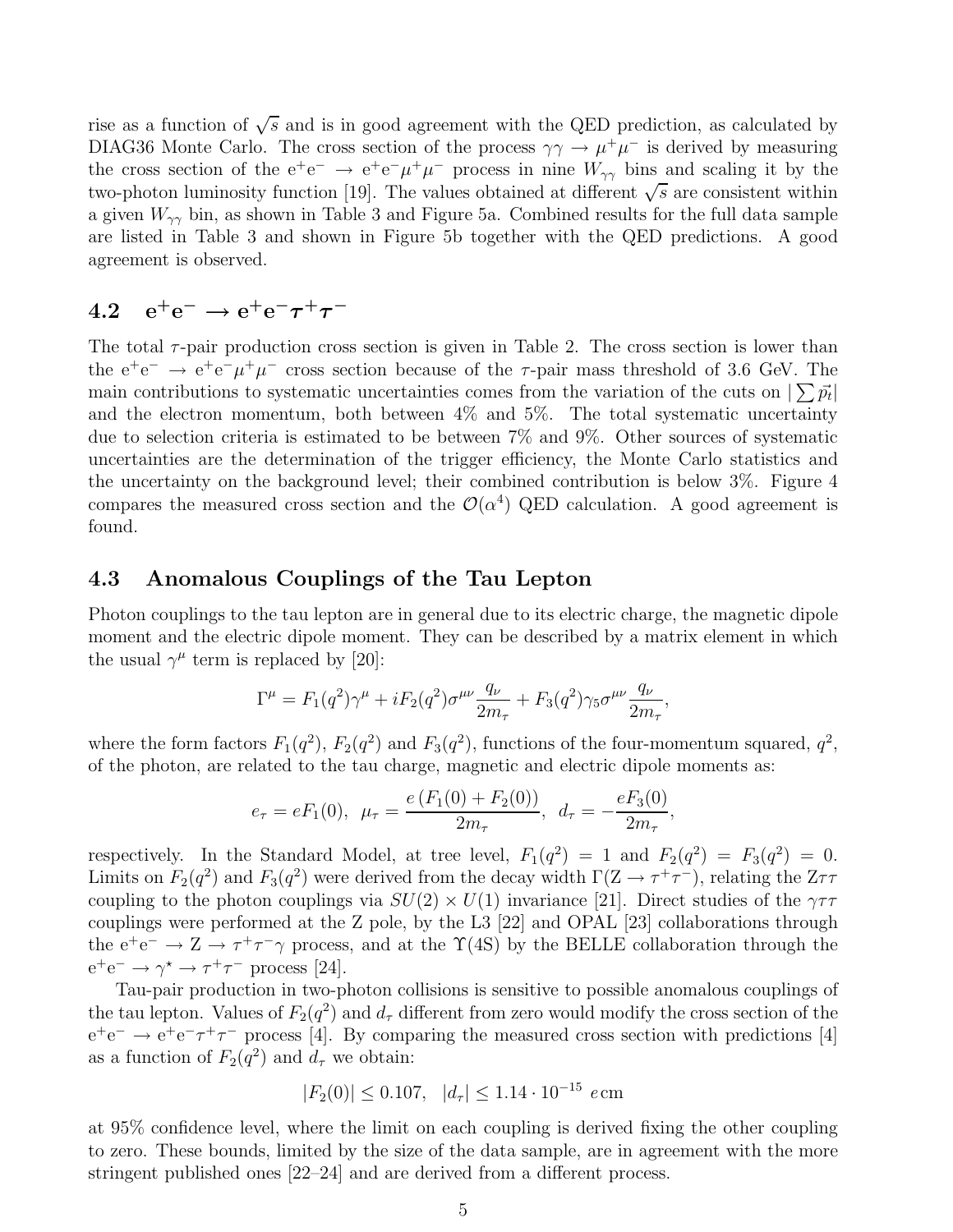## References

- [1] L3 Collab., B. Adeva et al., Nucl. Instr. Meth. A 289 (1990) 35; L3 Collab.,O. Adriani et al., Phys. Rep. 236 (1993) 1; J.A. Bakken et al., Nucl. Instr. Meth. A 275 (1989) 81; O. Adriani et al., Nucl. Instr. Meth. A 302 (1991) 53; B. Adeva et al., Nucl. Instr. Meth. A 323 (1992) 109; K. Deiters *et al.*, Nucl. Instr. Meth. **A 323** (1992) 162; M. Chemarin et al., Nucl. Instr. Meth. A 349 (1994) 345; M. Acciarri et al., Nucl. Instr. Meth. A 351 (1994) 300; G. Basti et al., Nucl. Instr. Meth. A 374 (1996) 293; A. Adam et al., Nucl. Instr. Meth. A 383 (1996) 342.
- [2] L3 Collab., M. Acciarri et al., Phys. Lett. B 407 (1997) 341. OPAL Collab., R. Akers et al., Z. Phys. C 60 (1993) 593.
- [3] K. Hagiwara *et al.*, Phys. Rev. **D 66** (2002) 010001.
- [4] F. Cornet and J.I. Illana, Phys. Rev. **D 53** (1996) 1181. We wish to thank the authors for helpful discussions.
- [5] D. Haas *et al.*, Nucl. Instr. Meth. **A 420** (1999) 101.
- [6] P. Béné et al., Nucl. Instr. Meth.  $\bf{A}$  306 (1991) 150.
- [7] R. Bizzarri et al., Nucl. Instr. Meth. A 283 (1989) 799.
- [8] DIAG36 Monte Carlo; F.A. Berends, P.H. Daverveldt and R. Kleiss., Nucl. Phys. B 253 (1985) 441.
- [9] J.A.M. Vermaseren, Nucl. Phys. B 229 (1983) 347.
- [10] KORALZ version 4.02 is used; S. Jadach, B.F.L. Ward and Z. Was, Comp. Phys. Comm. **79** (1994) 503.
- [11] LEPWW Monte Carlo; F.C. Erné, *Physics at LEP2*, eds. G. Altarelli, T. Sjöstrand and F. Zwirner, CERN 96-01 (1996), vol.2 pag.36.
- [12] PYTHIA version 5.772 is used; T. Sjöstrand, Comp. Phys. Comm. **82** (1994) 74.
- [13] EGPC Monte Carlo; F. Linde, Workshop on detector and event simulation in high energy physics Monte Carlo, eds. K. Bos and B. van Eijl, Amsterdam (1991).
- [14] PHOJET version 1.05c is used; R. Engel, Z. Phys. C 66 (1995) 203; R. Engel and J. Ranft, Phys. Rev. D 54 (1996) 4244.
- [15] GEANT version 3.15 is used; R. Brun et al., preprint CERN-DD/EE/84-1 (1984), revised 1987.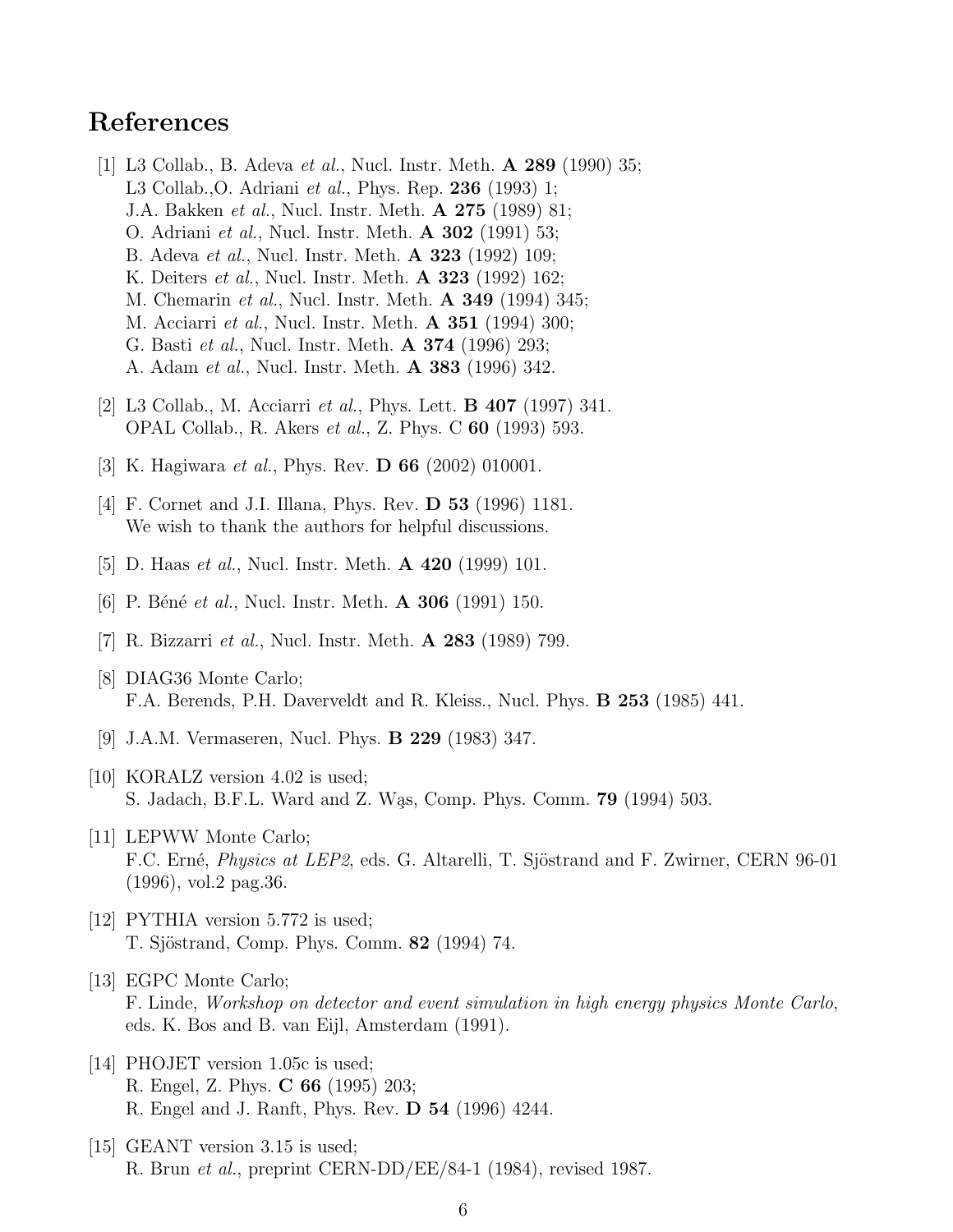- [16] H. Fesefeldt, RWTH Aachen report PITHA 85/2 (1985).
- [17] Stuttgart Neural Network Simulator, http://www-ra.informatik.uni-tuebingen.de/SNNS/.
- [18] D. Haas, PhD Thesis, University of Basel (2000).
- [19] G.A. Schuler, preprint hep-ph/9610406 (1996).
- [20] C. Itzykson and J.B. Zuber, *Quantum Field Theory*, McGraw-Hill, New York (1980).
- [21] R. Escribano and E. Masso, Phys. Lett. B 395 (1997) 369.
- [22] L3 Collab., M. Acciarri et al., Phys. Lett. B 434 (1998) 169.
- [23] OPAL Collab., K. Ackerstaff *et al.*, Phys. Lett. **B 431** (1998) 188.
- [24] BELLE Collab., K. Inami et al., Phys. Lett. **B 551** (2003) 16.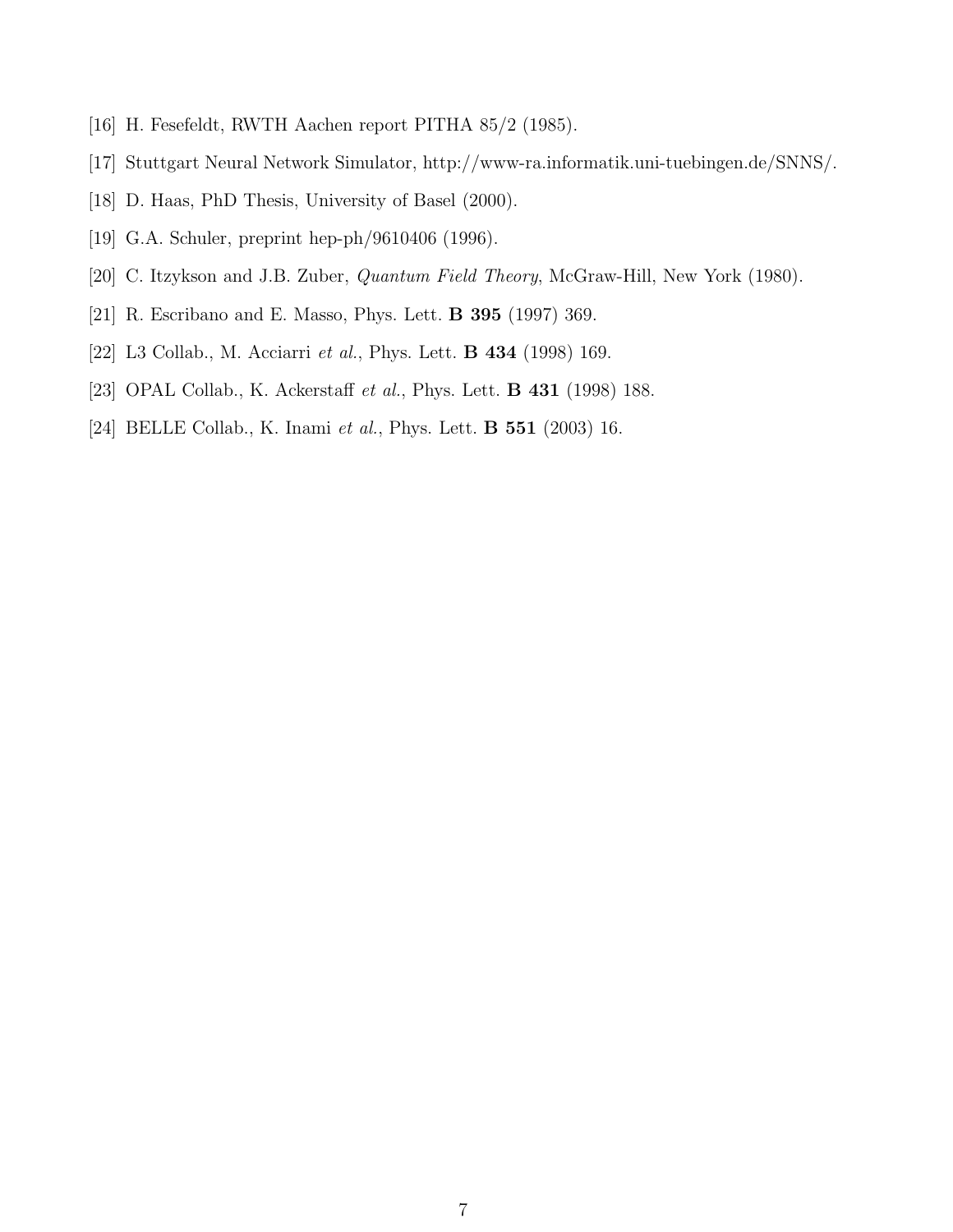#### The L3 Collaboration:

P.Achard<sup>20</sup> O.Adriani<sup>17</sup> M.Aguilar-Benitez<sup>24</sup> J.Alcaraz<sup>24</sup> G.Alemanni<sup>22</sup> J.Allaby<sup>18</sup> A.Aloisio<sup>28</sup> M.G.Alviggi<sup>28</sup>  $H.\text{Anderhub}^{46}_7 \text{ V.P.}\text{Anderev}^{6,33}_7 \text{ F.}\text{Anselmo}^8 \text{ A.} \text{Arefiev}^{27}\text{ T.} \text{Azemoon}^3$  T.Aziz $^9$  P.Bagnaia<sup>38</sup> A.Bajo,<sup>24</sup> G.Baksay,<sup>25</sup> L.Baksay<sup>25</sup> S.V.Baldew<sup>2</sup>, S.Banerjee,<sup>9</sup> Sw.Banerjee,<sup>4</sup> A.Barczyk,<sup>46,44</sup> R.Barillère,<sup>18</sup> P.Bartalini,<sup>22</sup> M.Basile,<sup>8</sup>  $N.Batalova<sup>43</sup>$  R.Battiston,<sup>32</sup> A.Bay,<sup>22</sup> F.Becattini,<sup>17</sup> U.Becker,<sup>13</sup> F.Behner,<sup>46</sup> L.Bellucci,<sup>17</sup> R.Berbeco,<sup>3</sup> J.Berdugo,<sup>24</sup>  $P.Berges<sup>13</sup>$  B.Bertucci<sup>32</sup> B.L.Betev<sup>46</sup> M.Biasini<sup>32</sup> M.Biglietti<sup>28</sup> A.Biland<sup>46</sup> J.J.Blaising<sup>4</sup>, S.C.Blyth<sup>34</sup> G.J.Bobbink<sup>2</sup>  $A.B\ddot{\mathrm{ohm}}^1$ , L.Boldizsar,<sup>12</sup> B.Borgia,<sup>38</sup> S.Bottai,<sup>17</sup> D.Bourilkov,<sup>46</sup> M.Bourquin,<sup>20</sup> S.Braccini,<sup>20</sup> J.G.Branson,<sup>40</sup>  $F.Brochu<sup>4</sup>, J.D.Burger<sup>13</sup>, W.J.Burger<sup>32</sup>, X.D.Cai<sup>13</sup>, M.Capel<sup>13</sup>, G.Cara Romeo<sup>8</sup>, G.Carlino<sup>28</sup>, A.Cartacci<sup>17</sup>, G.C.$ J.Casaus,<sup>24</sup> F.Cavallari,<sup>38</sup> N.Cavallo,<sup>35</sup> C.Cecchi,<sup>32</sup> M.Cerrada,<sup>24</sup> M.Chamizo,<sup>20</sup> Y.H.Chang,<sup>48</sup> M.Chemarin,<sup>23</sup> A.Chen,<sup>48</sup> G.Chen,<sup>7</sup> G.M.Chen,<sup>7</sup> H.F.Chen,<sup>21</sup> H.S.Chen,<sup>7</sup> G.Chiefari,<sup>28</sup> L.Cifarelli,<sup>39</sup> F.Cindolo,<sup>8</sup> I.Clare,<sup>13</sup> R.Clare,<sup>37</sup> G.Coignet<sup>4</sup>, N.Colino<sup>24</sup> S.Costantini,<sup>38</sup> B.de la Cruz<sup>24</sup> S.Cucciarelli,<sup>32</sup> J.A.van Dalen,<sup>30</sup> R.de Asmundis,<sup>28</sup>  $P.D'efolon<sup>20</sup>, J.Debreczeni<sup>12</sup>, A.Degré<sup>4</sup>, K.Dehmelt<sup>25</sup>, K.Deiters<sup>44</sup>, D.della Volpe<sup>28</sup>, E.Delmeire<sup>20</sup>, P.Denes<sup>36</sup>, A.D.$ F.DeNotaristefani,<sup>38</sup> A.De Salvo,<sup>46</sup> M.Diemoz,<sup>38</sup> M.Dierckxsens,<sup>2</sup> C.Dionisi,<sup>38</sup> M.Dittmar,<sup>46</sup> A.Doria,<sup>28</sup> M.T.Dova,<sup>10</sup>,♯  $D.Duchesneau,^4 M.Duda,^1 B.Echenard,^{20} A.Eline,^{18} A.EI Hage,^1 H.EI Mamouni,^{23} A.Engler,^{34} F.J.Eppling,^{13} A.g.,^{16} A.g.,^{17} A.g.,^{18} A.g.,^{19} A.g.,^{19} A.g.,^{19} A.g.,^{19} A.g.,^{19} A.g.,^{19} A.g.,^{19} A.g.,^{19} A.g.,^{19} A.g.,^{19} A.g.,^{19} A.g.,^{19} A.g.,^{19} A.g.,^{19} A.g.,^{19} A.g.,^{19} A.g.,^{19} A.g.,^{19} A.g.,$  $P.$ Extermann,<sup>20</sup> M.A.Falagan,<sup>24</sup> S.Falciano,<sup>38</sup> A.Favara,<sup>31</sup> J.Fay,<sup>23</sup> O.Fedin,<sup>33</sup> M.Felcini,<sup>46</sup> T.Ferguson,<sup>34</sup> H.Fesefeldt,<sup>1</sup>  $E.Fiandrini<sup>32</sup>, J.H.Field<sup>20</sup>, F.Filthaut<sup>30</sup>, P.H.Fisher<sup>13</sup>, W.Fisher<sup>36</sup>, I.Fisk<sup>40</sup>, G.Forconi<sup>13</sup>, K.Freudenreich<sup>46</sup>, F.F.$  $C.\text{Furetta}^{26}$  Yu.Galaktionov,<sup>27,13</sup> S.N.Ganguli,<sup>9</sup> P.Garcia-Abia,<sup>24</sup> M.Gataullin,<sup>31</sup> S.Gentile,<sup>38</sup> S.Giagu,<sup>38</sup> Z.F.Gong,<sup>21</sup>  $G.Grenier<sup>23</sup>, O.Grimm<sup>46</sup>, M.W.Gruenewald<sup>16</sup>, M.Guida<sup>39</sup>, R.van Gulik<sup>2</sup>, V.K.Gupta<sup>36</sup>, A.Gurtu<sup>9</sup>, L.J.Gutay<sup>43</sup>,$  $D.Haas<sup>5</sup>$  D.Hatzifotiadou, T.Hebbeker,<sup>1</sup> A.Hervé,<sup>18</sup> J.Hirschfelder,<sup>34</sup> H.Hofer,<sup>46</sup> M.Hohlmann,<sup>25</sup> G.Holzner,<sup>46</sup> S.R.Hou<sup>48</sup> Y.Hu<sup>30</sup> B.N.Jin,<sup>7</sup> L.W.Jones,<sup>3</sup> P.de Jong,<sup>2</sup> I.Josa-Mutuberría,<sup>24</sup> M.Kaur,<sup>14</sup> M.N.Kienzle-Focacci,<sup>20</sup>  $J.K.Kim<sup>42</sup> J.Kirkby<sup>18</sup> W.Kittel<sup>30</sup> A.Klimentov<sup>13,27</sup> A.C.König<sup>30</sup> M.Kopal<sup>43</sup> V.Koutsenko<sup>13,27</sup> M.Kräber<sup>46</sup>$ R.W.Kraemer<sup>34</sup> A.Krüger<sup>45</sup> A.Kunin<sup>13</sup> P.Ladron de Guevara<sup>24</sup> I.Laktineh<sup>23</sup> G.Landi<sup>17</sup> M.Lebeau<sup>18</sup> A.Lebedev<sup>13</sup>  $P.$ Lebrun,<sup>23</sup> P.Lecomte,<sup>46</sup> P.Lecoq,<sup>18</sup> P.Le Coultre,<sup>46</sup> J.M.Le Goff,<sup>18</sup> R.Leiste,<sup>45</sup> M.Levtchenko,<sup>26</sup> P.Levtchenko,<sup>33</sup>  $CLL<sup>21</sup>$  S.Likhoded<sup>45</sup> C.H.Lin<sup>48</sup> W.T.Lin<sup>48</sup> F.L.Linde,<sup>2</sup> L.Lista,<sup>28</sup> Z.A.Liu,<sup>7</sup> W.Lohmann,<sup>45</sup> E.Longo,<sup>38</sup> Y.S.Lu,<sup>7</sup>  $\text{C.Luci}^{38}$  L.Luminari<sup>38</sup> W.Lustermann<sup>46</sup> W.G.Ma<sup>21</sup> L.Malgeri<sup>20</sup> A.Malinin<sup>27</sup> C.Maña<sup>24</sup> J.Mans,<sup>36</sup> J.P.Martin<sup>23</sup> F.Marzano,<sup>38</sup> K.Mazumdar,<sup>9</sup> R.R.McNeil,<sup>6</sup> S.Mele,<sup>18,28</sup> L.Merola,<sup>28</sup> M.Meschini,<sup>17</sup> W.J.Metzger,<sup>30</sup> A.Mihul,<sup>11</sup>  $H.Milcent<sup>18</sup>$  G.Mirabelli<sup>38</sup> J.Mnich<sup>1</sup>, G.B.Mohanty<sup>9</sup>, G.S.Muanza<sup>23</sup> A.J.M.Muijs<sup>2</sup>, B.Musicar<sup>40</sup> M.Musy<sup>38</sup> S.Nagy<sup>15</sup>  $S.Natale<sup>20</sup> M.Napolitano<sup>28</sup>, F.Nessi-Tedaldi<sup>46</sup>, H.Newman<sup>31</sup>, A.Nisati<sup>38</sup>, T.Novak<sup>30</sup>, H.Nowak<sup>45</sup>, R.Ofierzynski<sup>46</sup>, H.Nowah<sup>46</sup>, H.Nowah<sup>47</sup>, H.Nowah<sup>48</sup>, H.Nowah<sup>49</sup>, H.Nowah<sup>49</sup>, H.Nowah<sup>49</sup>, H.Nowah<sup>40</sup>, H.Nowah<sup>40</sup>, H.Nowah<sup>41</sup>, H.Nowah<sup>40</sup>$ G.Organtini,<sup>38</sup> I.Pal,<sup>43</sup>C.Palomares,<sup>24</sup> P.Paolucci,<sup>28</sup> R.Paramatti,<sup>38</sup> G.Passaleva,<sup>17</sup> S.Patricelli,<sup>28</sup> T.Paul,<sup>10</sup> M.Pauluzzi<sup>32</sup> C.Paus<sup>13</sup> F.Pauss<sup>46</sup> M.Pedace<sup>38</sup> S.Pensotti<sup>26</sup> D.Perret-Gallix<sup>4</sup>, B.Petersen<sup>30</sup> D.Piccolo<sup>28</sup> F.Pierella<sup>8</sup>, M.Pioppi,<sup>32</sup> P.A.Piroué,<sup>36</sup> E.Pistolesi,<sup>26</sup> V.Plyaskin,<sup>27</sup> M.Pohl,<sup>20</sup> V.Pojidaev,<sup>17</sup> J.Pothier,<sup>18</sup> D.Prokofiev,<sup>33</sup> J.Quartieri,<sup>39</sup> G.Rahal-Callot,<sup>46</sup> M.A.Rahaman,<sup>9</sup> P.Raics,<sup>15</sup> N.Raja,<sup>9</sup> R.Ramelli,<sup>46</sup> P.G.Rancoita,<sup>26</sup> R.Ranieri,<sup>17</sup> A.Raspereza,<sup>45</sup> P.Razis,<sup>29</sup>D.Ren,<sup>46</sup> M.Rescigno,<sup>38</sup> S.Reucroft,<sup>10</sup> S.Riemann,<sup>45</sup> K.Riles,<sup>3</sup> B.P.Roe,<sup>3</sup> L.Romero,<sup>24</sup> A.Rosca<sup>45</sup> C.Rosemann,<sup>1</sup> C.Rosenbleck,<sup>1</sup> S.Rosier-Lees,<sup>4</sup> S.Roth,<sup>1</sup> J.A.Rubio,<sup>18</sup> G.Ruggiero,<sup>17</sup> H.Rykaczewski,<sup>46</sup>  $A.Sakharov<sup>46</sup>$  S.Saremi, S.Sarkar,<sup>38</sup> J.Salicio,<sup>18</sup> E.Sanchez,<sup>24</sup> C.Schäfer,<sup>18</sup> V.Schegelsky,<sup>33</sup> H.Schopper,<sup>47</sup>  $D.J.Schotanus<sup>30</sup>$  C.Sciacca<sup>28</sup> L.Servoli<sup>32</sup> S.Shevchenko<sup>31</sup> N.Shivarov<sup>41</sup> V.Shoutko<sup>13</sup> E.Shumilov<sup>27</sup> A.Shvorob<sup>31</sup> D.Son<sup>42</sup> C.Souga<sup>23</sup> P.Spillantini<sup>17</sup> M.Steuer<sup>13</sup> D.P.Stickland<sup>36</sup> B.Stoyanov<sup>41</sup> A.Straessner<sup>20</sup> K.Sudhakar<sup>9</sup> G.Sultanov,<sup>41</sup> L.Z.Sun,<sup>21</sup> S.Sushkov,<sup>1</sup> H.Suter,<sup>46</sup> J.D.Swain,<sup>10</sup> Z.Szillasi,<sup>25</sup>,¶ X.W.Tang,<sup>7</sup> P.Tarjan,<sup>15</sup> L.Tauscher,<sup>5</sup> L.Taylor<sup>10</sup> B.Tellili<sup>23</sup> D.Teyssier<sup>23</sup> C.Timmermans<sup>30</sup> Samuel C.C.Ting,<sup>13</sup> S.M.Ting,<sup>13</sup> S.C.Tonwar,<sup>9</sup> J.Tóth,<sup>12</sup>  $C.Tully<sup>36</sup>$  K.L.Tung,<sup>7</sup>J.Ulbricht,<sup>46</sup> E.Valente,<sup>38</sup> R.T.Van de Walle,<sup>30</sup> R.Vasquez,<sup>43</sup> V.Veszpremi,<sup>25</sup> G.Vesztergombi,<sup>12</sup>  $I. Vełlitsky<sup>27</sup>, D. Vicinanza<sup>39</sup>, G. Viertel<sup>46</sup>, S. Villa<sup>37</sup>, M. Vivargent<sup>4</sup>, S. Vlachos<sup>5</sup>, I. Vodopianov<sup>25</sup>, H. Vogel<sup>34</sup>, H. Voget<sup>45</sup>, H. V.$  $I.$ Vorobiev, $34.27$  A.A.Vorobyov, $33$  M.Wadhwa,  $5$  Q.Wang $30$  X.L.Wang, $21$  Z.M.Wang, $21$  M.Weber, $18$  H.Wilkens, $30$  $S.$ Wynhoff $36$  L.Xia $31$  Z.Z.Xu $31$  J.Yamamoto $3$  B.Z.Yang $31$  C.G.Yang $7$  H.J.Yang $3$  M.Yang $7$  S.C.Yeh $49$  An.Zalite $33$  $Yu.Zalite<sup>33</sup>, Z.P.Zhang<sup>21</sup>, J.Zhao<sup>21</sup>, G.Y.Zhu<sup>7</sup>, R.Y.Zhu<sup>31</sup>, H.L.Zhuang<sup>7</sup>, A.Zichichi<sup>8,18,19</sup>, B.Zimmermann<sup>46</sup>, M.Zöller<sup>1</sup>.15)$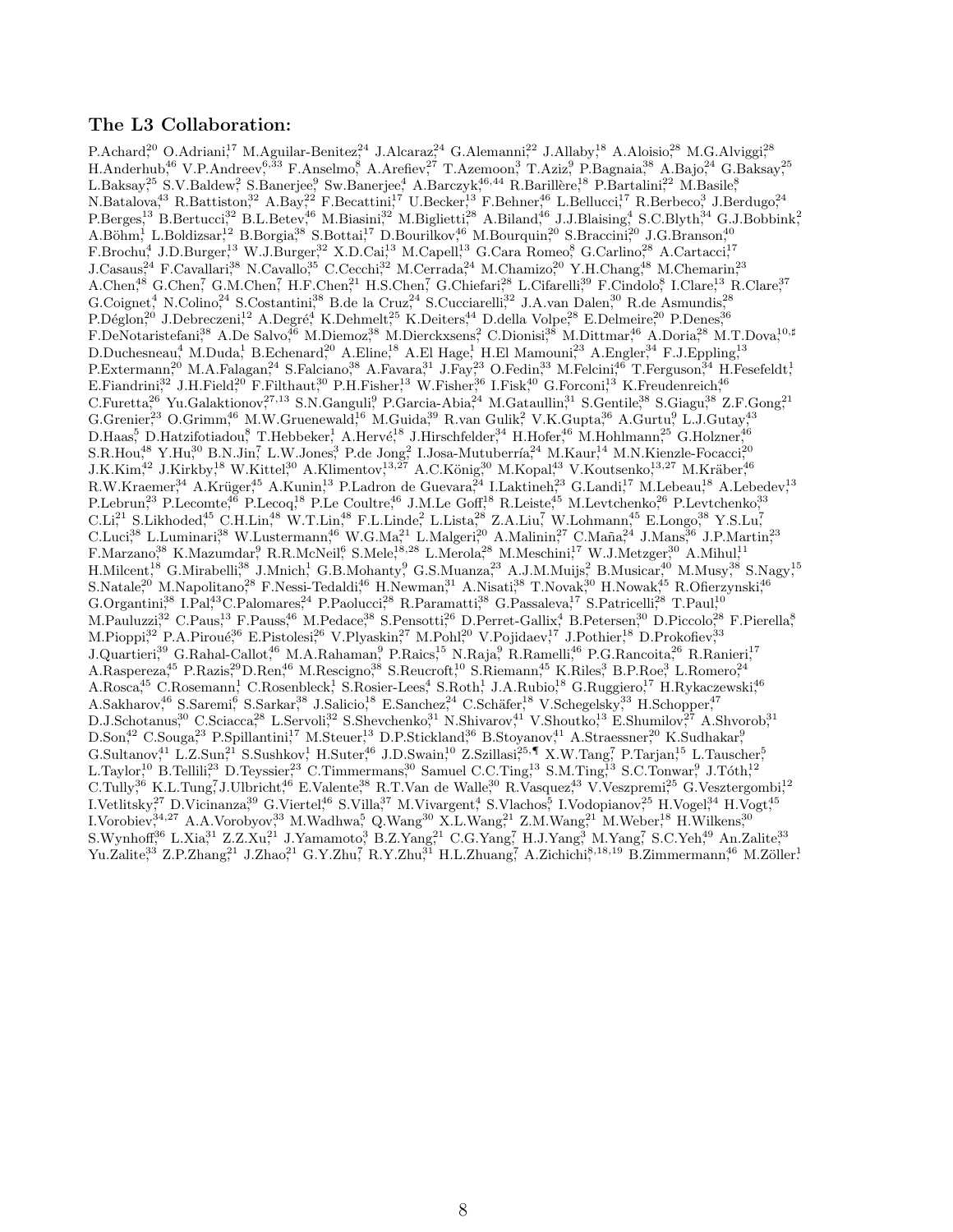- 1 III. Physikalisches Institut, RWTH, D-52056 Aachen, Germany§
- 2 National Institute for High Energy Physics, NIKHEF, and University of Amsterdam, NL-1009 DB Amsterdam, The Netherlands
- 3 University of Michigan, Ann Arbor, MI 48109, USA
- 4 Laboratoire d'Annecy-le-Vieux de Physique des Particules, LAPP,IN2P3-CNRS, BP 110, F-74941 Annecy-le-Vieux CEDEX, France
- 5 Institute of Physics, University of Basel, CH-4056 Basel, Switzerland
- 6 Louisiana State University, Baton Rouge, LA 70803, USA
- 7 Institute of High Energy Physics, IHEP, 100039 Beijing, China<sup> $\triangle$ </sup>
- 8 University of Bologna and INFN-Sezione di Bologna, I-40126 Bologna, Italy
- 9 Tata Institute of Fundamental Research, Mumbai (Bombay) 400 005, India
- 10 Northeastern University, Boston, MA 02115, USA
- 11 Institute of Atomic Physics and University of Bucharest, R-76900 Bucharest, Romania
- 12 Central Research Institute for Physics of the Hungarian Academy of Sciences, H-1525 Budapest 114, Hungary‡
- 13 Massachusetts Institute of Technology, Cambridge, MA 02139, USA
- 14 Panjab University, Chandigarh 160 014, India.
- 15 KLTE-ATOMKI, H-4010 Debrecen, Hungary¶
- 16 Department of Experimental Physics, University College Dublin, Belfield, Dublin 4, Ireland
- 17 INFN Sezione di Firenze and University of Florence, I-50125 Florence, Italy
- 18 European Laboratory for Particle Physics, CERN, CH-1211 Geneva 23, Switzerland
- 19 World Laboratory, FBLJA Project, CH-1211 Geneva 23, Switzerland
- 20 University of Geneva, CH-1211 Geneva 4, Switzerland
- 21 Chinese University of Science and Technology, USTC, Hefei, Anhui 230 029, China $^{\triangle}$
- 22 University of Lausanne, CH-1015 Lausanne, Switzerland
- 23 Institut de Physique Nucléaire de Lyon, IN2P3-CNRS,Université Claude Bernard, F-69622 Villeurbanne, France
- 24 Centro de Investigaciones Energéticas, Medioambientales y Tecnológicas, CIEMAT, E-28040 Madrid, Spain♭
- 25 Florida Institute of Technology, Melbourne, FL 32901, USA
- 26 INFN-Sezione di Milano, I-20133 Milan, Italy
- 27 Institute of Theoretical and Experimental Physics, ITEP, Moscow, Russia
- 28 INFN-Sezione di Napoli and University of Naples, I-80125 Naples, Italy
- 29 Department of Physics, University of Cyprus, Nicosia, Cyprus
- 30 University of Nijmegen and NIKHEF, NL-6525 ED Nijmegen, The Netherlands
- 31 California Institute of Technology, Pasadena, CA 91125, USA
- 32 INFN-Sezione di Perugia and Universit`a Degli Studi di Perugia, I-06100 Perugia, Italy
- 33 Nuclear Physics Institute, St. Petersburg, Russia
- 34 Carnegie Mellon University, Pittsburgh, PA 15213, USA
- 35 INFN-Sezione di Napoli and University of Potenza, I-85100 Potenza, Italy
- 36 Princeton University, Princeton, NJ 08544, USA
- 37 University of Californa, Riverside, CA 92521, USA
- 38 INFN-Sezione di Roma and University of Rome, "La Sapienza", I-00185 Rome, Italy
- 39 University and INFN, Salerno, I-84100 Salerno, Italy
- 40 University of California, San Diego, CA 92093, USA
- 41 Bulgarian Academy of Sciences, Central Lab. of Mechatronics and Instrumentation, BU-1113 Sofia, Bulgaria
- 42 The Center for High Energy Physics, Kyungpook National University, 702-701 Taegu, Republic of Korea
- 43 Purdue University, West Lafayette, IN 47907, USA
- 44 Paul Scherrer Institut, PSI, CH-5232 Villigen, Switzerland
- 45 DESY, D-15738 Zeuthen, Germany
- 46 Eidgenössische Technische Hochschule, ETH Zürich, CH-8093 Zürich, Switzerland
- 47 University of Hamburg, D-22761 Hamburg, Germany
- 48 National Central University, Chung-Li, Taiwan, China
- 49 Department of Physics, National Tsing Hua University, Taiwan, China
- § Supported by the German Bundesministerium für Bildung, Wissenschaft, Forschung und Technologie
- ‡ Supported by the Hungarian OTKA fund under contract numbers T019181, F023259 and T037350.
- ¶ Also supported by the Hungarian OTKA fund under contract number T026178.
- **b** Supported also by the Comisión Interministerial de Ciencia y Tecnología.
- ♯ Also supported by CONICET and Universidad Nacional de La Plata, CC 67, 1900 La Plata, Argentina.
- $\triangle$  Supported by the National Natural Science Foundation of China.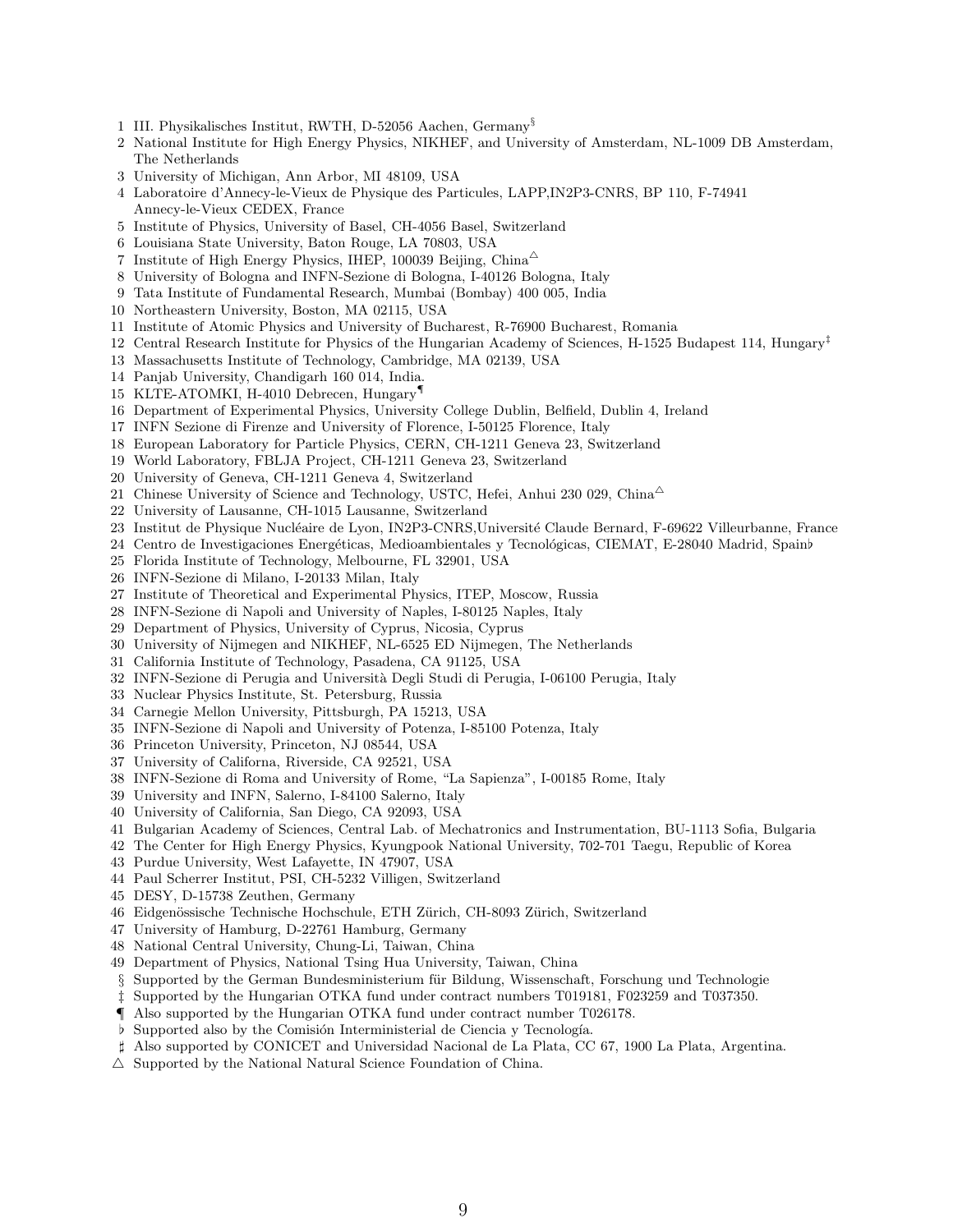|                                      | GeV | pb    | $\epsilon_{\ell}$ $ \overline{\%} $ | $\epsilon_{\mathrm{trig}}$ [%] | $N_D$ | $N_B$          |
|--------------------------------------|-----|-------|-------------------------------------|--------------------------------|-------|----------------|
|                                      | 161 | 10.2  | $18.4 \pm 0.5$                      | $99.4 \pm 0.6$                 | 193   | 4              |
|                                      | 172 | 9.7   | $18.9 \pm 0.5$                      | $98.4 \pm 0.8$                 | 223   | $\overline{7}$ |
|                                      | 183 | 54.2  | 0.3<br>$18.4 \pm$                   | $99.7 \pm 0.2$                 | 1188  | 15             |
|                                      | 189 | 170.3 | $20.1 \pm 0.3$                      | $99.6 \pm 0.1$                 | 4025  | 33             |
|                                      | 196 | 154.0 | 0.3<br>$18.9 \pm$                   | $99.7 \pm 0.1$                 | 3491  | 36             |
|                                      | 206 | 192.7 | $19.1 \pm 0.2$                      | $99.7 \pm 0.1$                 | 4576  | 45             |
| $\tau^{\scriptscriptstyle \top}\tau$ | 189 | 172.1 | $1.18 \pm 0.04$                     | $71.8 \pm 1.3$                 | 85    | 25             |
|                                      | 196 | 220.9 | $1.29 \pm 0.05$                     | $60.1 \pm 1.6$                 | 97    | 31             |
|                                      | 206 | 215.1 | $1.08 \pm 0.04$                     | $58.0 \pm 0.9$                 | 84    | 29             |

Table 1: Centre-of-mass energies and corresponding integrated luminosities. The selection efficiency,  $\epsilon_{\ell}$ , and trigger efficiency,  $\epsilon_{\text{trig}}$ , are also given together with the number of observed events,  $N_D$ , and the background contribution,  $N_B$ .

|              | GeV<br>$\langle \sqrt{s} \rangle$ | $\sigma_{\text{DATA}}$ [pb] | $\sigma_{\text{QED}}$  pb | $\sigma_{\text{DATA}}$  pb | $\sigma_{\rm QED}$ |
|--------------|-----------------------------------|-----------------------------|---------------------------|----------------------------|--------------------|
|              |                                   | $\cos \theta_\mu   < 0.8$   | $\cos \theta_{\mu}$ < 0.8 |                            |                    |
| $\mu^-\mu^-$ | 161                               | $101.4 \pm 7.2 \pm 2.6$     | 115.4                     | $587 \pm 43 \pm 22$        | 668.3              |
|              | 172                               | $119.2 \pm 7.6 \pm 3.1$     | 116.6                     | $700 \pm 46 \pm 27$        | 684.9              |
|              | 183                               | $117.7 \pm 3.4 \pm 1.9$     | 118.3                     | $697 \pm 20 \pm 1$<br>-9   | 700.7              |
|              | 189                               | $117.1 \pm 1.8 \pm 1.8$     | 118.9                     | $697 \pm 11 \pm 9$         | 708.6              |
|              | 196                               | $118.9 \pm 2.0 \pm 2.2$     | 120.3                     | $713 \pm 12 \pm 12$        | 717.8              |
|              | 206                               | $122.6 \pm 1.8 \pm 1.7$     | 121.3                     | $738 \pm 11 \pm 8$         | 730.0              |
|              | 189                               |                             |                           | $459 \pm 68 \pm 33$        | 442.6              |
|              | 196                               |                             |                           | $454 \pm 67 \pm 42$        | 452.3              |
|              | 206                               |                             |                           | $459 \pm 76 \pm 35$        | 466.0              |

Table 2: The cross sections of the processes  $e^+e^- \rightarrow e^+e^-\mu^+\mu^-$  and  $e^+e^- \rightarrow e^+e^-\tau^+\tau^-$  with their statistical and systematic uncertainties at different  $\sqrt{s}$  values compared to QED [8] expectations. The cross section for  $e^+e^- \to e^+e^-\mu^+\mu^-$  for 3 GeV <  $W_{\gamma\gamma}$  < 40 GeV is given for both  $|\cos\theta_\mu|<0.8$  and for the full solid angle.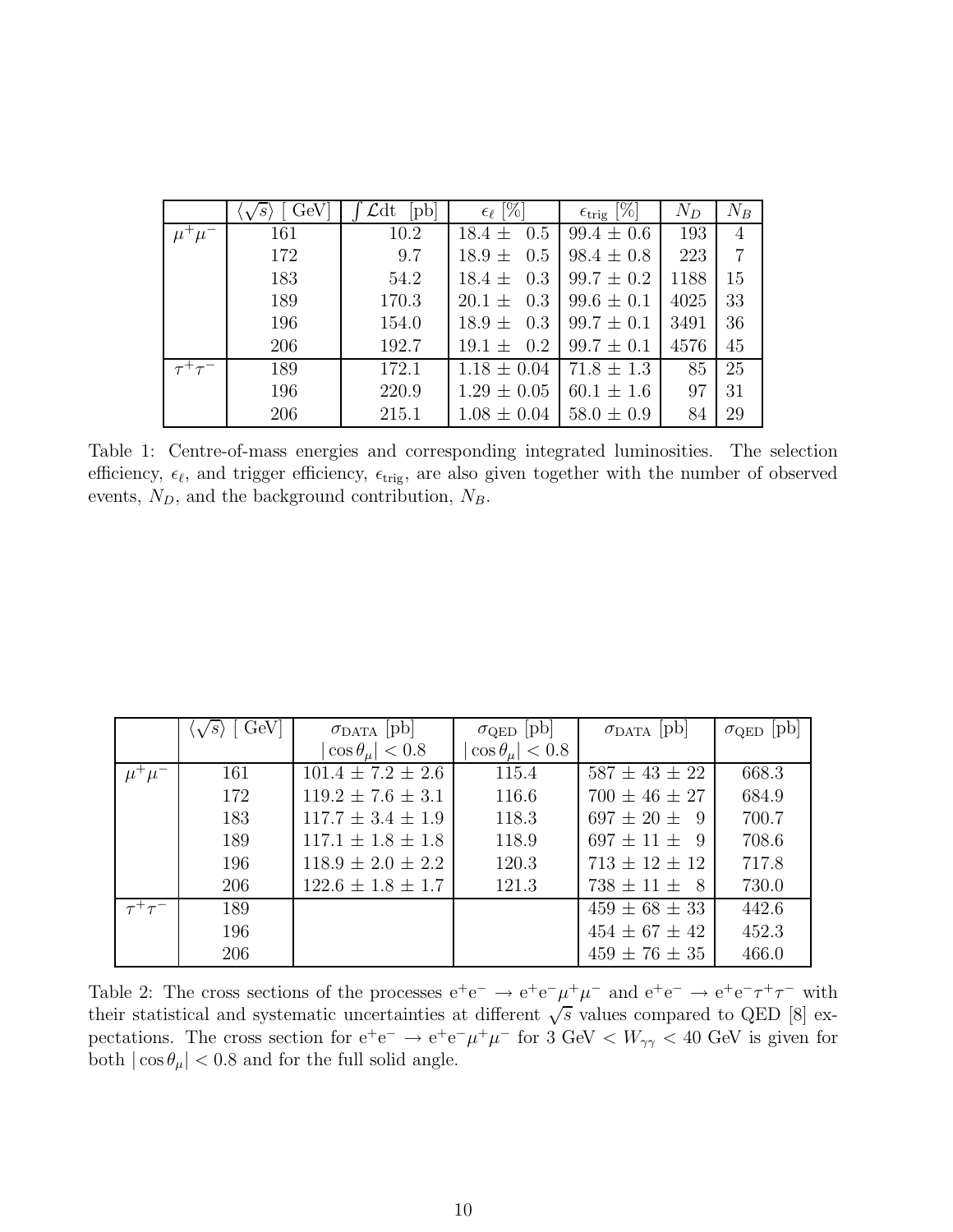| $W_{\gamma\gamma}$ | $[{\rm nb}]$<br>$\sigma(\gamma\gamma \to \mu^+\mu^-$ |                   |                |                   |                 |      |  |
|--------------------|------------------------------------------------------|-------------------|----------------|-------------------|-----------------|------|--|
| [GeV]              | $\sqrt{s} = 183$ GeV                                 | $189\,\text{GeV}$ | 196 GeV        | $206 \text{ GeV}$ | $183 - 209$ GeV | QED  |  |
| $3 -$<br>4         | $24.3 \pm 9.9$                                       | $28.0 \pm 6.6$    | $25.2 \pm 6.4$ | $27.7 \pm 6.1$    | $25.9 \pm 4.2$  | 26.8 |  |
| - 5<br>$4-$        | $21.5 \pm 3.7$                                       | $23.0 \pm 2.7$    | $25.2 \pm 2.8$ | $24.9 \pm 3.0$    | $22.6 \pm 1.9$  | 21.5 |  |
| 6<br>$5 -$         | $18.4 \pm 1.9$                                       | $18.6 \pm 1.5$    | $21.6 \pm 1.6$ | $19.1 \pm 1.6$    | $18.7 \pm 1.1$  | 18.6 |  |
| $6 -$<br>-7        | $14.5 \pm 1.5$                                       | $16.8 \pm 1.3$    | $18.8 \pm 1.4$ | $16.1 \pm 1.3$    | $15.9 \pm 0.9$  | 17.0 |  |
| $7 - 8$            | $12.3 \pm 1.5$                                       | $15.3 \pm 1.3$    | $14.9 \pm 1.4$ | $18.5 \pm 1.7$    | $14.9 \pm 1.0$  | 15.2 |  |
| $8 - 10$           | $11.5 \pm 1.3$                                       | $12.9 \pm 1.0$    | $12.4 \pm 1.1$ | $12.9 \pm 1.1$    | $12.4 \pm 0.7$  | 13.2 |  |
| $10 - 15$          | $8.9 \pm 1.0$                                        | $9.3 \pm 0.8$     | $9.1 \pm 0.8$  | $8.3 \pm 0.7$     | $8.9 \pm 0.5$   | 9.6  |  |
| $15 - 20$          | $6.0 \pm 1.0$                                        | $6.1 \pm 0.7$     | $6.2 \pm 0.8$  | $6.6 \pm 0.8$     | $6.2 \pm 0.5$   | 6.2  |  |
| $20 - 40$          | $3.1 \pm 0.6$                                        | $3.3 \pm 0.4$     | $3.2 \pm 0.5$  | $3.6 \pm 0.5$     | $3.3 \pm 0.3$   | 3.2  |  |

Table 3: The cross section of the process  $\gamma\gamma \to \mu^+\mu^-$  with its combined statistical and systematic uncertainties as a function of  $W_{\gamma\gamma}$  for four different  $\sqrt{s}$  values and their average together with the QED [8] expectations.



Figure 1: Feynman graphs at  $\mathcal{O}(\alpha^4)$  of the processes  $e^+e^- \to e^+e^-\mu^+\mu^-$  and  $e^+e^- \to e^+e^-\tau^+\tau^-$ : a) multiperipheral, b) bremsstrahlung, c) conversion and d) annihilation.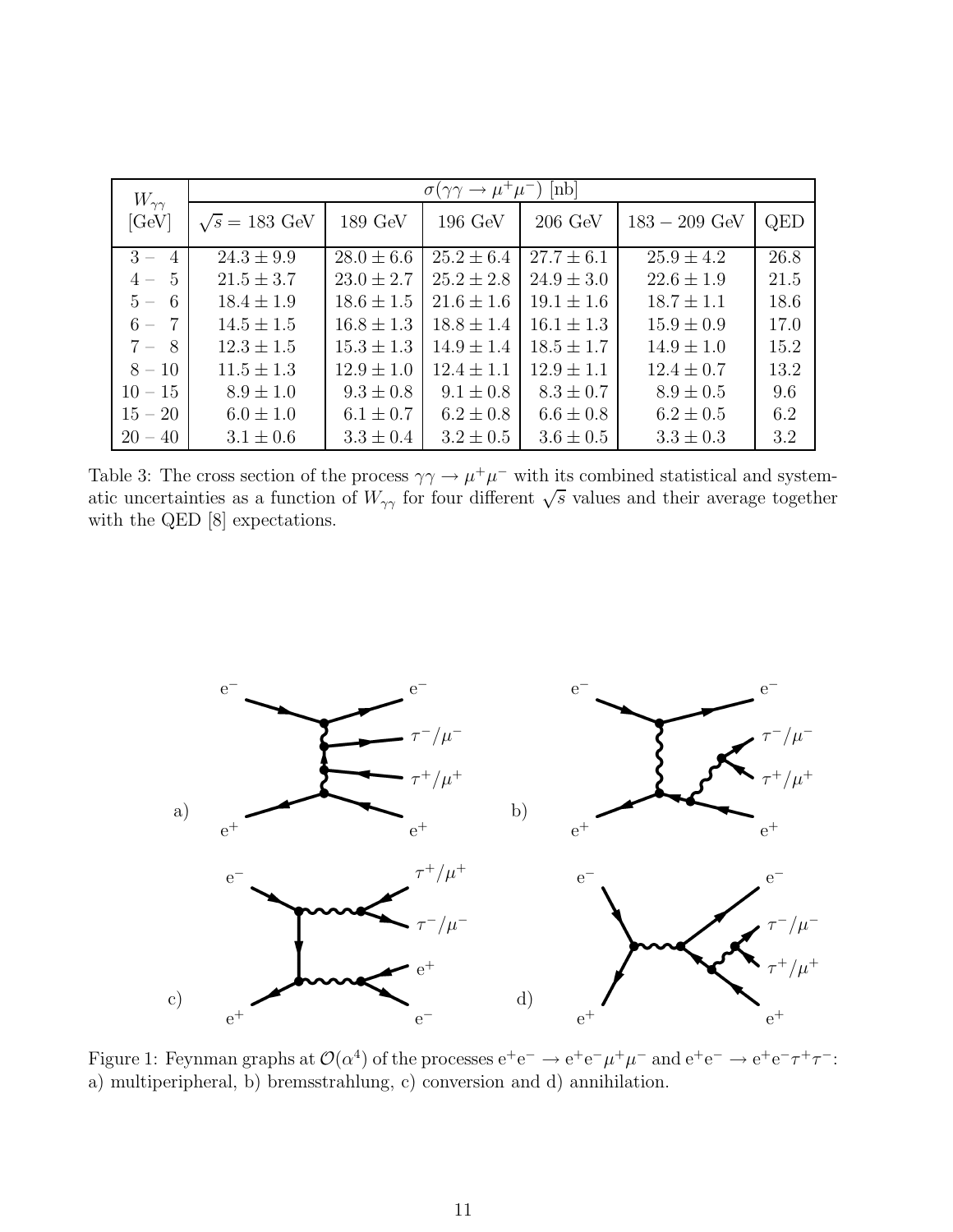

Figure 2: Distributions for selected  $e^+e^- \rightarrow e^+e^-\mu^+\mu^-$  events of a) the di-muon effective mass,  $M_{\mu\mu}$ , and b) the momentum of the most energetic muon,  $p_{\mu}$ . The data are compared to the sum of the DIAG36 Monte Carlo and of the expected background, normalized to the integrated luminosity.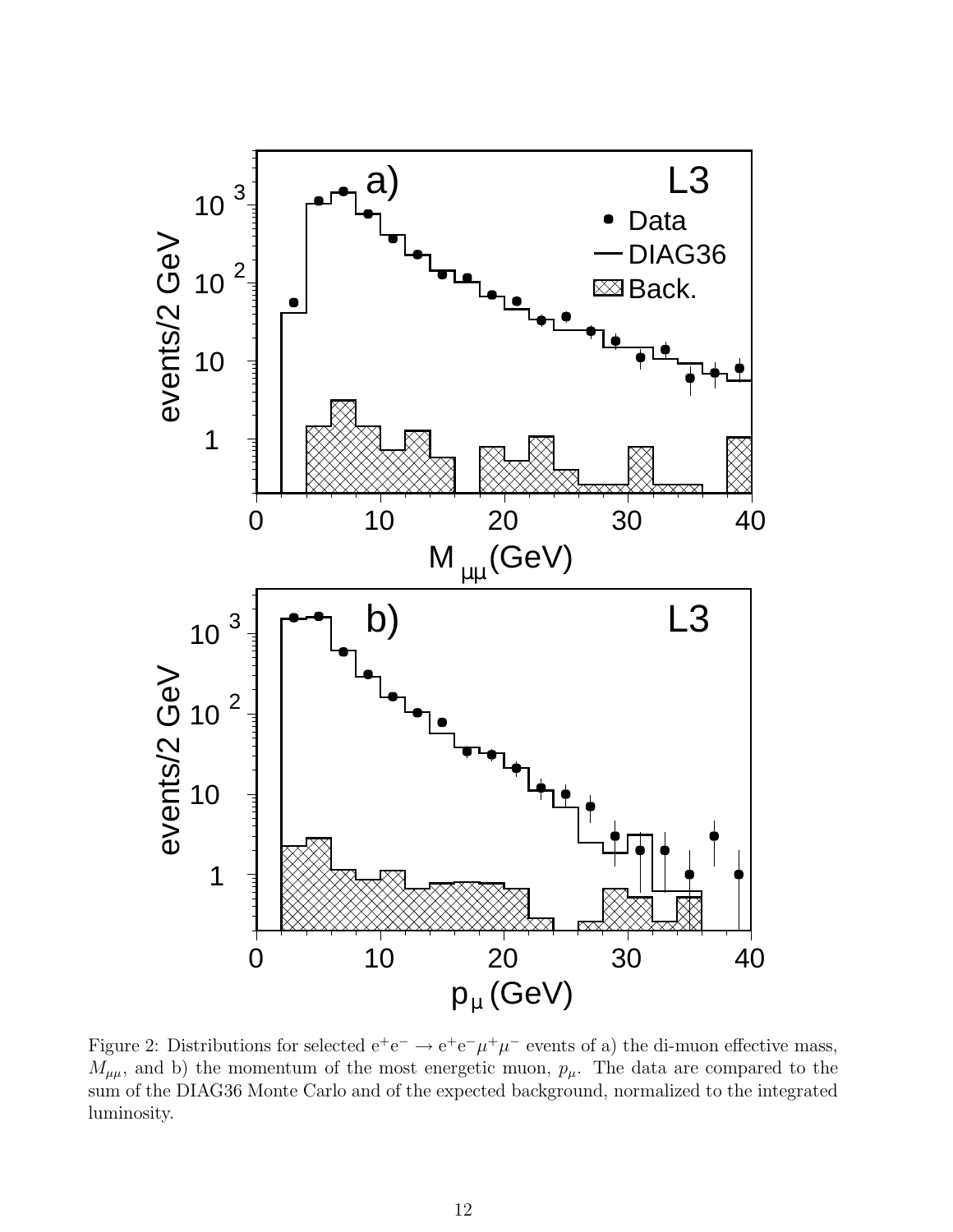

Figure 3: Distributions for  $\tau \to \pi \pi \nu$  candidates of a) the effective mass of final state photons,  $(m_{\gamma\gamma}, b)$  the sum of the transverse momenta of the charged particles,  $|\sum \vec{p_t}|$ , and c) the effective mass of the two pions,  $m_{\pi\pi^0}$ . d) Distributions of the energy of the electron for  $\tau \to e\nu\nu$ candidates. The data are compared to the sum of the Vermaseren Monte Carlo  $e^+e^- \rightarrow$  $e^+e^-\tau^+\tau^-$  and of the background, normalized to the integrated luminosity. Arrows in a) and b) indicate the position of the cuts on the plotted variable, when all other selection cuts are fulfilled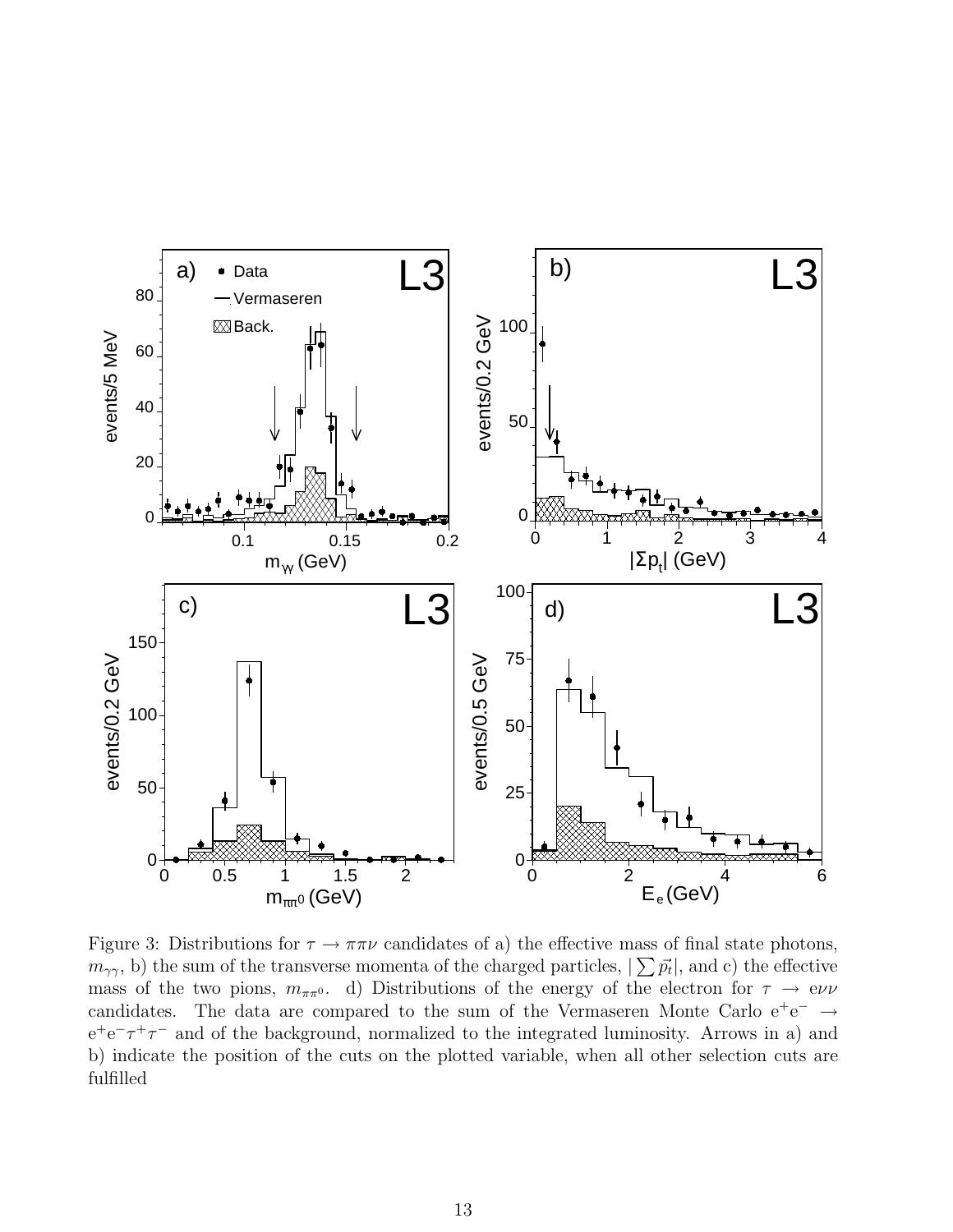

Figure 4: The cross section of the  $e^+e^- \to e^+e^-\mu^+\mu^-$  process for  $3 \leq W_{\gamma\gamma} \leq 40$  GeV and the total cross section of the  $e^+e^- \to e^+e^-\tau^+\tau^-$  process for  $W_{\gamma\gamma} > 2m_\tau$ . The data are compared to the QED calculations of DIAG36. The inner parts of the error bar represent the statistical uncertainties, the outer parts the systematic uncertainties